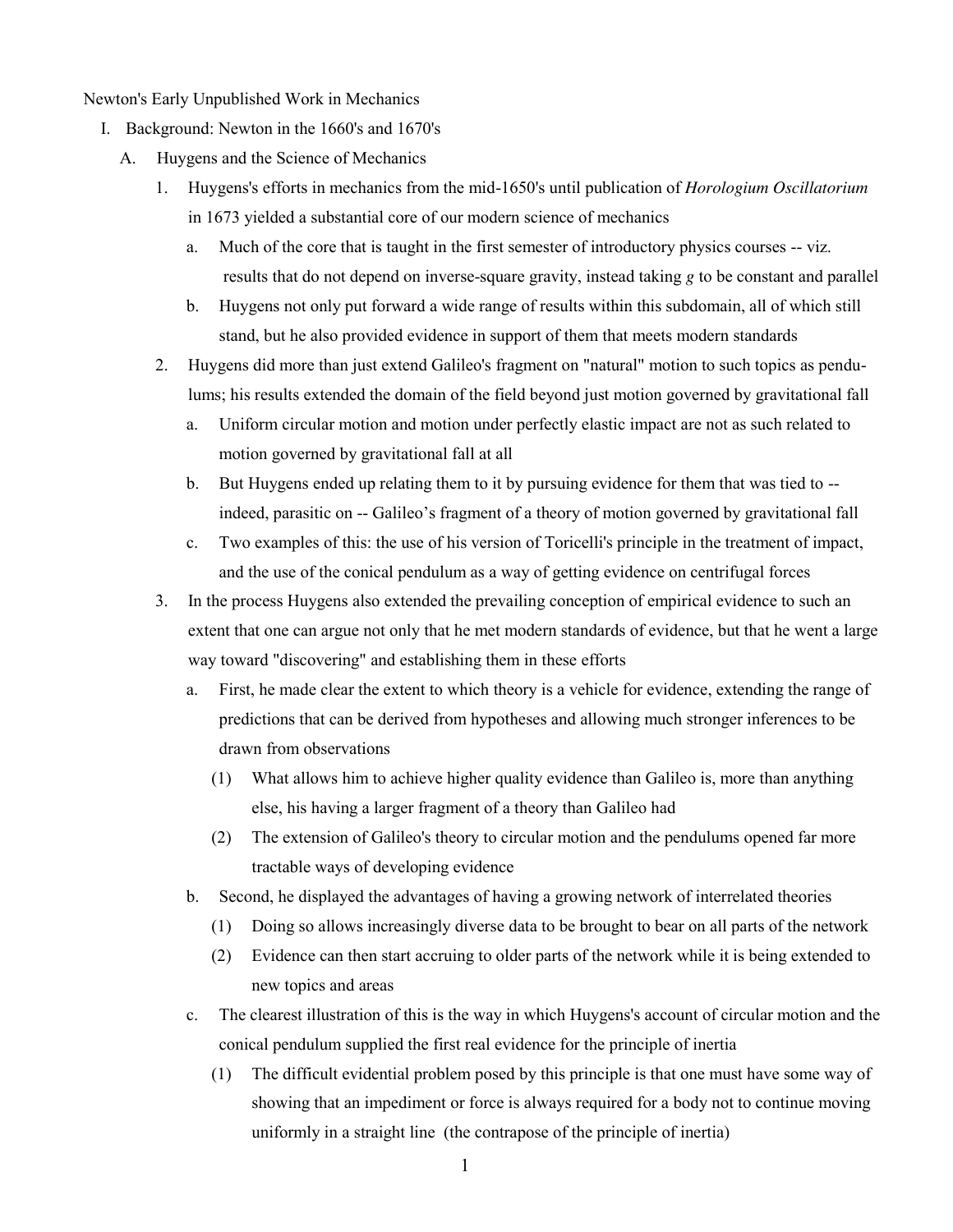- (2) Solution of this evidential problem: derive a theoretical measure of the force required for departure from such motion, and then confirm this measure experimentally
- (3) Precisely how Huygens proceeds in his derivation of  $v^2/r$ : a measure of the departure from what the motion would be if it were to continue unimpeded
- (4) This is the general form that the evidence for the law of inertia continued to take with Newton and thereafter: develop a theoretical measure of forces required for departure from such motion and then confirm this measure empirically
- (5) Inertial motion not confirmed by direct experiment, but by serving as a sort of "null hypothesis" in the development of theories of force
- d. Third, Huygens brought out, perhaps unintentionally, how measures of fundamental quantities that occur pervasively in a theory -- e.g. *g* -- can provide extremely high quality evidence bearing on that theory
	- (1) Convergent measured values provide stronger support for a theory than simple hypothesis testing does
	- (2) And small discrepancies in the measured values bring out the limiting bounds of accuracy of a theory and provide a basis for new discoveries, as the variation of g with latitude did
- 4. Using Kuhn's terms, Huygens established a paradigm for a tradition of normal science in mechanics, in the process transforming it from an immature into a mature science
	- a. The approach involved defining problems in a way that would make them amenable to mathematical solution -- "the mathematization of nature", to use Yoder's sub-title
	- b. But the distinctive feature of the approach was to tie these problems into previous theoretical efforts on other problems, in the process constraining solutions to them and opening avenues for empirical evidence
	- c. The resulting tradition, known as rational mechanics, might be better called theoretical mechanics insofar as its successful emphasis on theorizing went a long way toward making theoretical physics a distinct subfield
- 5. Huygens's efforts, for all their accomplishment, left a great deal of work to be done within this tradition:
	- a. Problems to be solved: e.g. the large arc circular pendulum, a fully general theory of elastic impact, vibration on a spring
	- b. Further mathematical development: e.g. improved methods with infinitesimals, instantaneously varying *conatus*, quadratures
	- c. Cleaner foundations: e.g. more general principles governing conceptualization of motion, preferred axioms, a unified treatment of forces
	- d. New and extended generalizations: as illustrated by the conservation of *vis viva* (ultimately leading to modern conservation of momentum, angular momentum, and energy)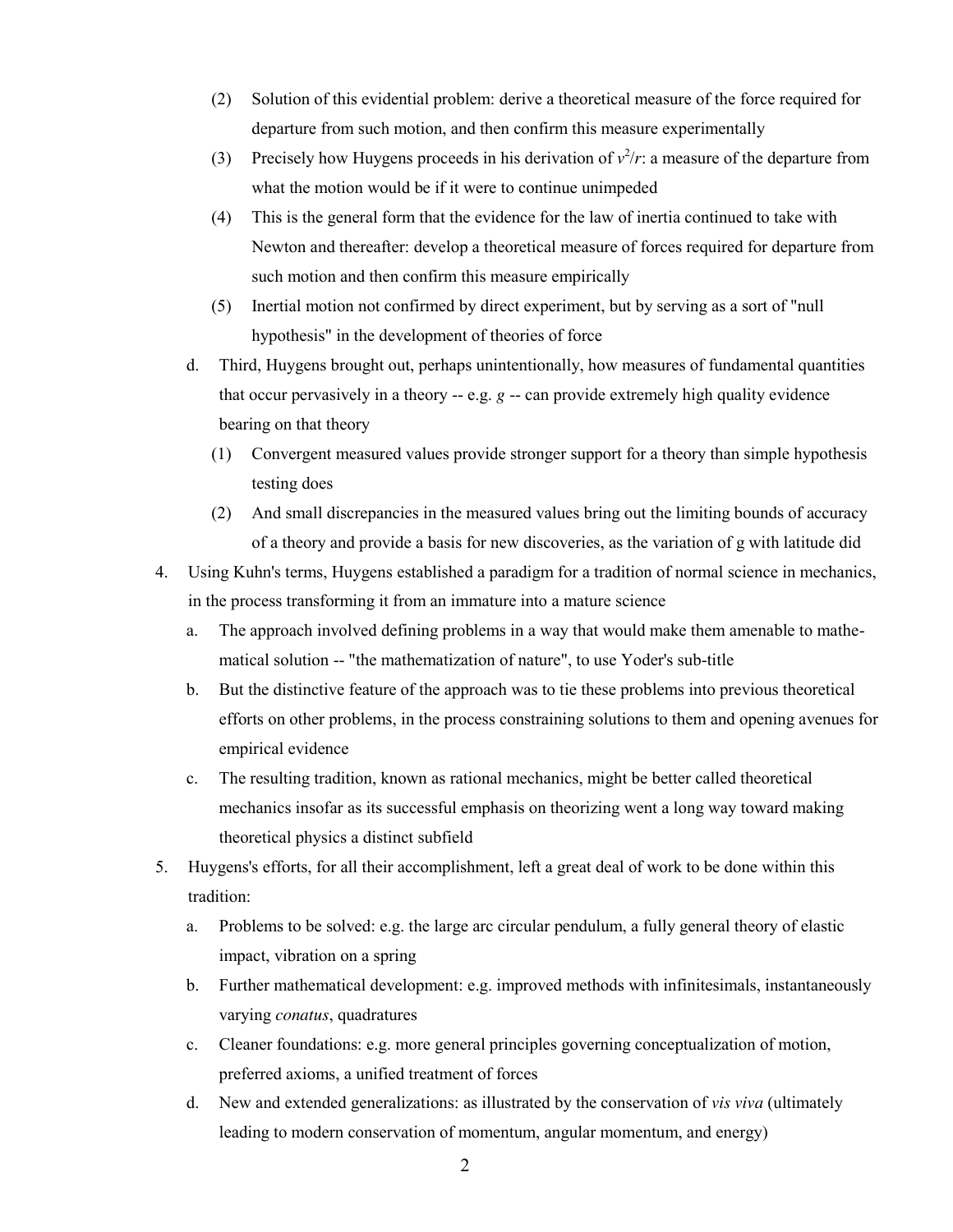- e. New and refined experiments: e.g. other measures of *g*, exposing the contrast between rolling and falling, and improved ballistic pendulum measurements
- 6. That said, the state of the sciences of mechanics and orbital astronomy had progressed a good deal with regard to both what had become known and the capacity to marshall evidence -- from where Kepler and Galileo (and Descartes as well) had left matters
	- a. Both of those sciences had come to look much more like modern science
	- b. In mathematical astronomy it had become clear that Keplerian theory holds to high enough approximation to set the standard, yet the proliferation of alternatives to it had forcefully raised questions about whether it holds exactly or even essentially exactly, and not just approximately
	- c. And in celestial physics, Cartesian inertia as developed in Huygens's treatment of curvilinear motion had focused increasing interest on inverse-square centrifugal forces
- 7. Questions now: what was happening with Newton while all this was going on? In particular, how did the changes that were taking place affect his intellectual development?
- B. Issue: What Difference Did Newton Make?
	- 1. If Huygens's efforts before 1675 established the modern, maturing science of mechanics, and Hooke was already proposing interactive inverse-square central forces in celestial physics, what difference did Newton make?
		- a. We have spent all this semester preparing to read Newton, only to find the usual answer to this question undercut -- Newton did not transform the immature science of mechanics into our modern mature science, nor was he the first to propose inverse-square central forces governing orbits
		- b. Given that the course is called the "Newtonian revolution," the appropriate question now is, exactly what revolution?
	- 2. This question is really best posed as two distinct questions which we will be answering from here on, beginning next week
		- a. How, if at all, would the sciences of mechanics and mathematical astronomy have progressed differently if Newton had published nothing at all on the topic?
		- b. And how would they have progressed differently if he had stopped with the tract "De Motu Corporum in Gyrum," and not gone on to the *Principia*?
	- 3. As initial food for thought, consider Descartes' critique of *Two New Sciences*, a critique he would surely have extended to Huygens's work in mechanics: all of this is without foundation
		- a. One complaint is that Huygens's theories do not proceed from fundamental, universal axioms e.g. Torricelli's principle is a glaringly parochial claim tied to the surface of the earth
		- b. Another complaint is that the entire science is predicated on the assumption that gravitational fall and resistance are two distinct mechanisms and hence can be treated separately -- an assumption Cartesians rejected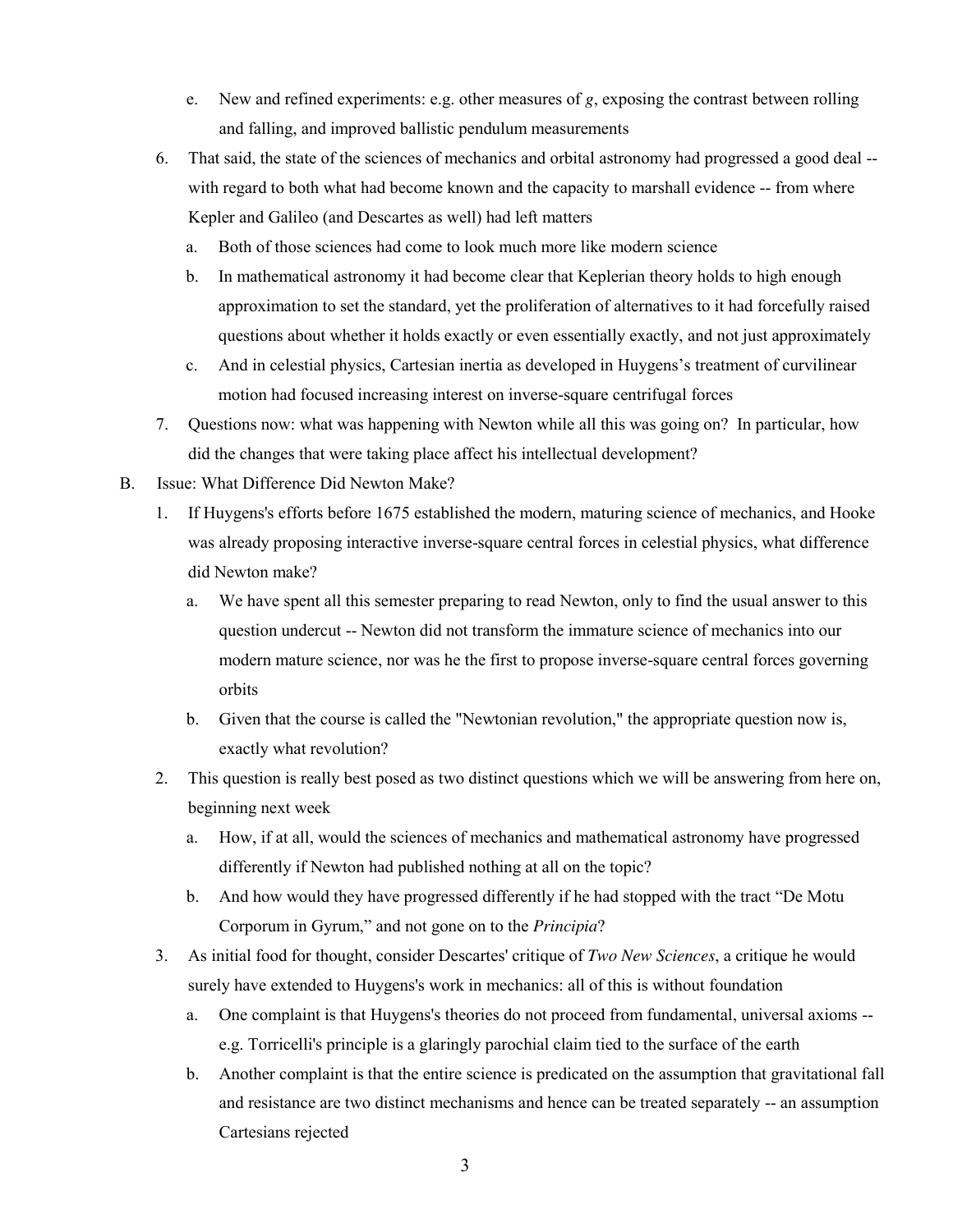- 4. In the spirit of such complaints, notice how little information was available in 1675 on whether Galileo's and Huygens's results would hold exactly in the absence of air resistance, and if not, what sort of approximations they were
	- a. I.e. do they hold skewed or in the mean, and -- air resistance aside -- are they idealizations or mere approximations
	- b. Air resistance effects make this question hard to get at, although some progress was made -- e.g. on the physical pendulum
- 5. Huygens himself developed a mathematically correct theory for motion under resistance proportional to velocity in the 1660s
	- a. Horizontal, vertical, and projectile motion
	- b. Experiments he conducted then showed that resistance appears to vary with  $v^2$ , and he was unable to handle this case mathematically
	- c. Published his work only after Newton's *Principia*, preferring his mathematical approach
- 6. Similarly, little information was available on the ranges over which the various results hold and the *ceteris paribus* conditions -- beyond no air resistance -- under which they hold
	- a. E.g. does *g* vary systematically at extreme high altitudes or at great depths below the surface of the earth
	- b. Given any observed departures from the results -- e.g. Richer's -- the confounding effects of air resistance and other factors make it difficult to determine what to attribute them to
- 7. By comparison, a fair amount of information was available to support the claim that the results should be taken to be nomological, both from their derivation from a unified theory and the diverse evidence accruing to this theory, including high quality evidence
	- a. Even so, a Cartesian could challenge their nomologicality on the grounds that the split between resistance mechanisms and the mechanisms treated in the results is spurious
	- b. More information on underlying mechanisms -- e.g. from a theory grounded on universal rather than parochial axioms -- would strengthen the claim to nomologicality
	- c. Still, arguably more claim to nomologicality than Kepler's rules as of late 1670s
- C. Newton: A Biographical Sketch (to 1679)
	- 1. Newton's father died two months before he was born, which was on Christmas day, 1642 (old calendar); and after his mother left Woolsthorpe to remarry three years later, he was raised by his maternal grandmother until 1653, when his step-father died
		- a. He rejoined a family with three younger children, but two years later left for grammar school in Grantham, where he was most remembered for "his strange inventions and extraordinary inclination for mechanical works" (Westfall, p. 60)
		- b. After a year away from Grantham managing his farm, with marked lack of success, his mother was persuaded in 1659 that he should return to school in preparation for university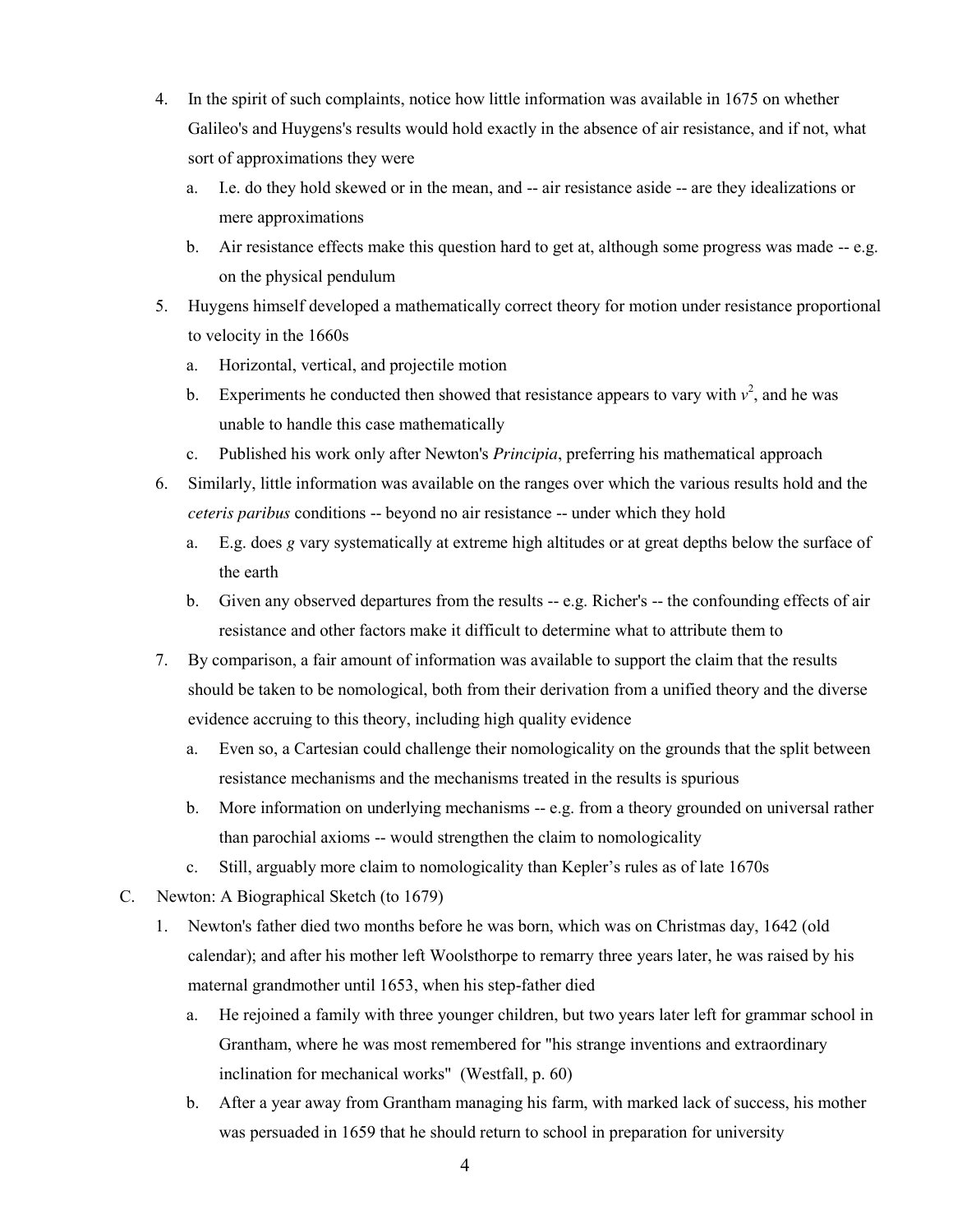- 2. Newton entered Cambridge -- specifically, Trinity College -- in 1661, one of roughly 300 students entering what had become somewhat of a degree-mill for the well-to-do
	- a. Newton entered as a "subsizar", a student earning his keep by performing tasks for the fellows
	- b. His education was classical -- including Aristotle -- until roughly 1664, when he started branching out on his own, reading extensively and beginning an intense study of mathematics
	- c. Newton was elected to a scholarship in 1664, to a fellowship at Trinity in 1667, and he was appointed Lucasian Professor of Mathematics, succeeding Barrow, in 1669
- 3. Even though he published virtually nothing at the time, Newton was extraordinarily productive in the decade from 1665 to 1675
	- a. By 1666 he had invented the calculus, and was de facto probably the leading mathematician in the world
	- b. He followed this up with further work in mathematics, especially further development of the calculus, in the late 1660's and early 1670's: *A Treatise of the Method of Fluxions and Infinite Series, with its Application to the Geometry of Curved Lines* (1671, published in 1730s)
	- c. He also devoted time to optics in particular, but to mechanics too and, to a lesser extent, theology, and he began his interest in alchemy during these years, when in his own words he was "in the prime of my age for invention"
- 4. Cambridge closed twice for periods during the plague years of 1665-66, and Newton returned home to Lincolnshire, where he had his "Annus Mirabilis"
	- a. In addition to developing the calculus during that time, he developed his theory of colors and did various work in mechanics, including the first "Moon test"
	- b. The attached accounts of this year in the Appendix, including Newton's own, attest to the extraordinary productivity that the year away from Cambridge generated, even after allowances are made for embellishments
- 5. The unpublished material on mechanics assigned this week presumably derives from work he did in the period 1665 to 1675, with the possible exception of "De Gravitatione" (controversial, but on my view at most a few parts of it date from around 1684)
	- a. Newton was a pack rat, so that we now have an enormous body of notebooks, manuscripts, annotated books that he read, etc. on every topic: see the "Newton Project"
	- b. But he did not generally date this material, so that we have to surmise when various pieces were written on the basis of his handwriting, the content, and ancillary information
	- c. Newton's own later remembrances of this period add to our confusion in dating, for his recollections are not entirely accurate, often in ways that seem disturbingly suited to help him defend various claims to priority
- 6. The work in mechanics assigned tonight is fully representative of Newton's efforts in this field before 1679 -- indeed, before 1684, when for the first time he began to do more than just dabble